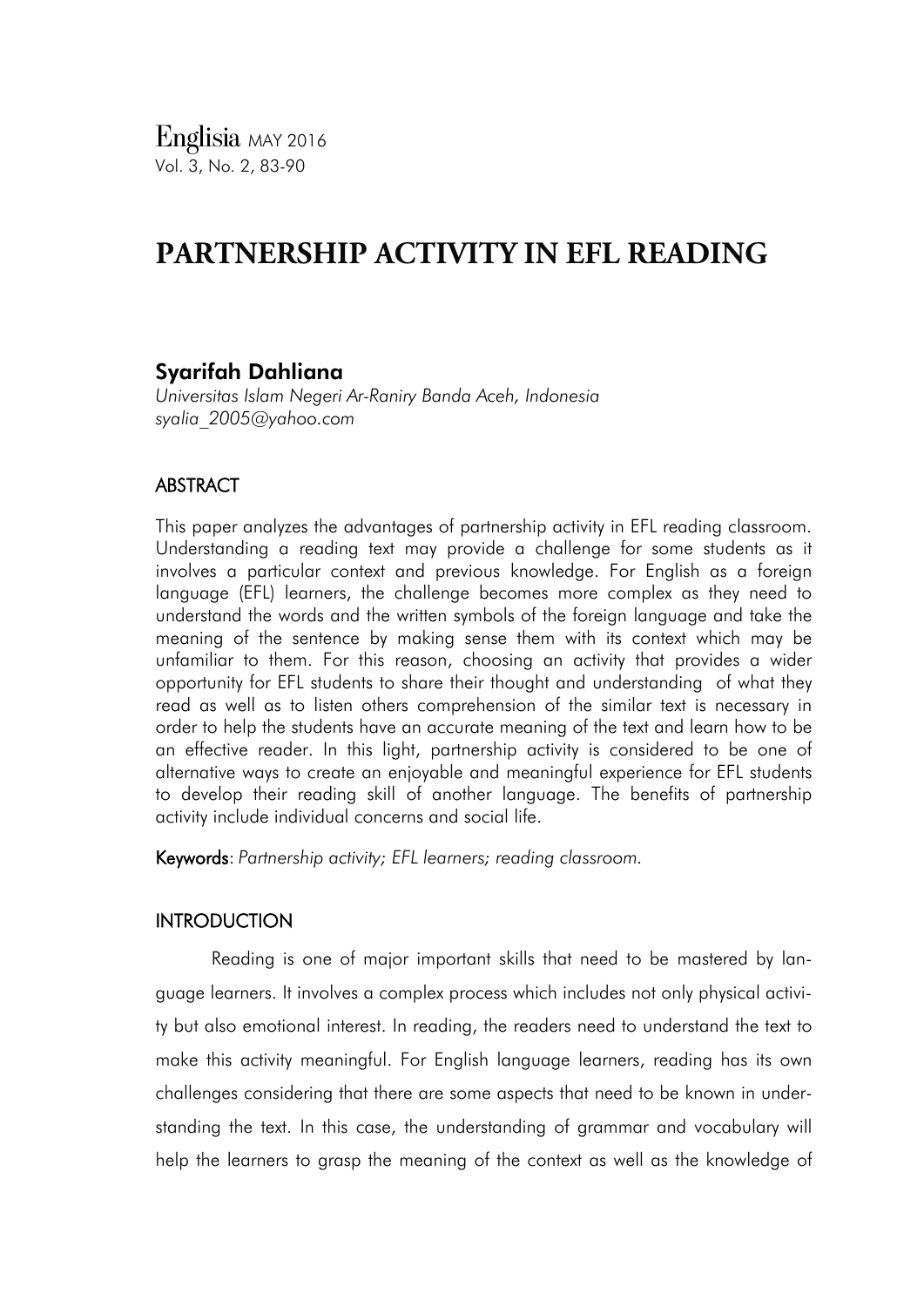recognition, content background knowledge, synthesization and evaluation, and metacognitive skills (Ediger, 2001, p.154). Considering that reading is a complex process, teachers need to be aware how to direct the students have meaningful experiences in reading class. In a classroom, the activity of reading can be taught in various ways and one of them is by grouping students in partnership. Partnership strategy is often used in classroom to motivate the students to engage in teachinglearning activities.

## **DISCUSSION**

#### *Teaching Reading*

Reading is considered as a complex process which involves a sequence of written symbols that need to be understood to get the meaning of the text (Ediger, 2001). The meaning of reading activity, right now, not only puts a transaction between the reader and the text but also involves socio-context. During the reading process, there is a connection between reader's past experience and the written content (Roe, Stoodt, & Burns, 1995). Whatever one's path and knowledge in the past is reflected in their thought and mind which affect the way he/she interpretes the meaning of the context at present. Competent reading is "an active process in which the readers calls on experience, language, and schemata to anticipate and understand the author's written language" (Roe et al., 1995, p.4). This process happens for both English language learners and English native speakers. However, for foreign language learners, teachers need to do some adjustments in teaching-learning process because the learners read the text of different language and cultural background. 'Language background' and 'cultural framework' influence the readers' interpretation of the phenomena (Hudelson, as cited in Ediger, 2001, p.154).

In ESL learning contexts, the teacher has to be aware about background knowledge and cultures of students. They should really know the characteristics of their students to avoid the mistakes in interacting and choosing the materials that have to be presented in front of the class. Some aspects, such as pictures go with text, left to right written text, words are written separately from each other, punctuation, rules of written language, must be a concern of the teacher in presenting and doing assistance in class (Ediger, 2001). Cultural differences can affect students'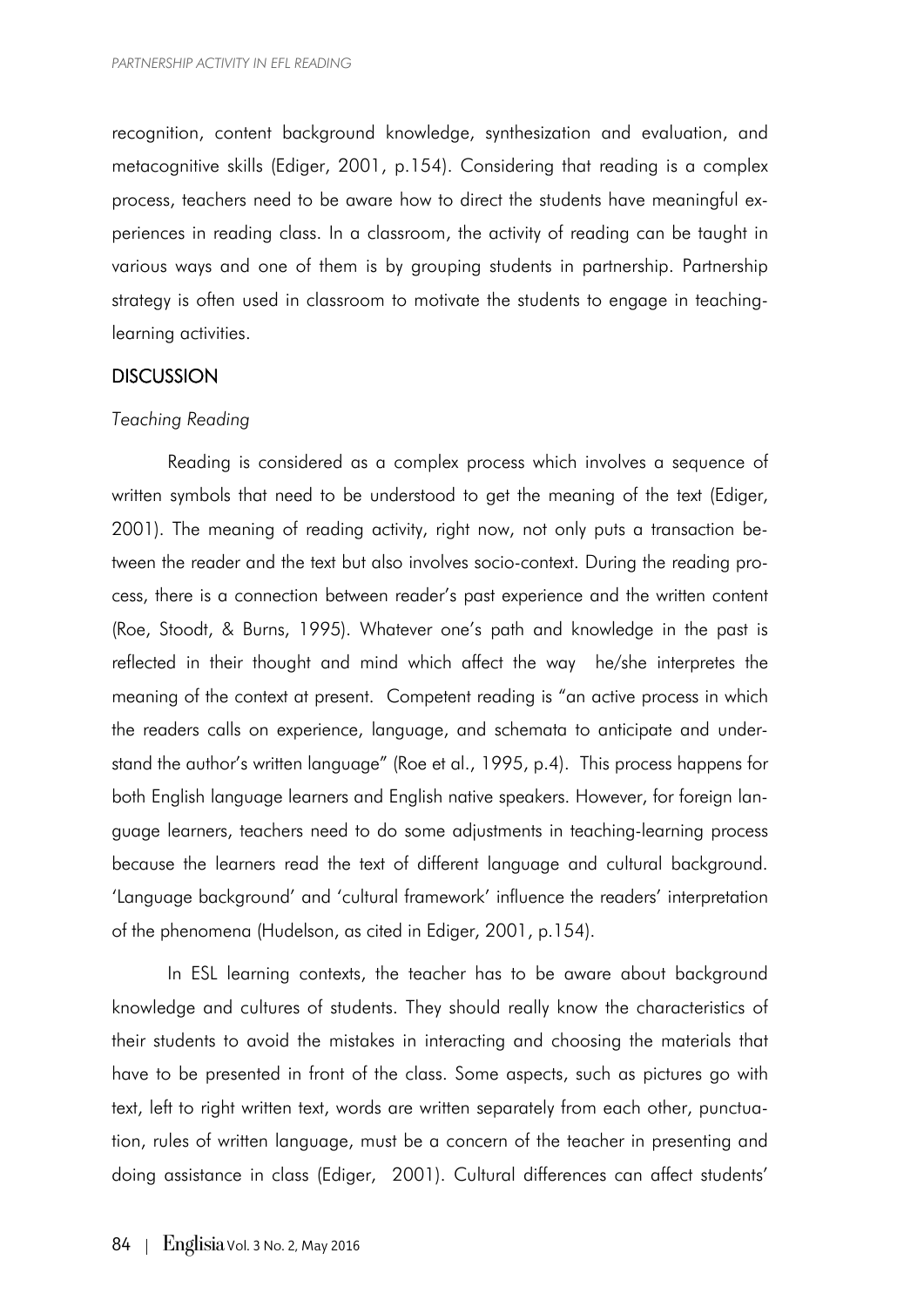comprehension of printed material, facial expressions, body movements, and gestures (Nettles, 2006). In this light, teachers need to help their students to be familiar with the language rules and literacy of their new language. Providing background information and previewing are particularly important for the less proficient language student (Long & Richards, 1987).

In choosing the strategy that can be applied in class, the teacher can use more than one activity for the same text depend on the needs of the class and the purpose of reading activity whether it is "to search for information, for general comprehension, to learn new information, or to synthesize and evaluate information" (Grabe & Stoller, 2001, p. 187). Teaching reading can be done as a class activity or as an individual work. As individual work, the teacher can give independent reading time per day or do retelling activity. Meanwhile, as class activity, the teacher can group the students by dividing them into small group discussion, such as peerled literature circle, partnerships, interest group, and research or needs group (Roe et al., 1995). Class activity is considered more engaged and more motivated for students because it gives the students more opportunities to share their ideas and compare their comprehension with others. It is interesting to encourage comparisons between several interpretations of a text which will lead to discussion and probably a need to refer back to the text to check (Grellet, 1981).

To provide an effective group, teachers may put the students in heterogeneous or in homogenous ability group depend on the material and the activities. In addition, the teachers can let the students to choose the reading activities wanted. "When all the students are ready to read the selection text, assign the students to read in one of four ways: With partners, independently, with the teacher, or in a small group without the teacher" (Nettles, 2006, p. 324). It is useful to meet the needs of the students. The students who need less support can read the text independently or with partners. Students who need more support can read it with other students in a small group, led by the teacher or by a peer.

#### *The Concept of Partner Reading*

Partner reading is one of class activities that allows the students to work together to read a variety of texts. It is an enjoyable way for two students to complete a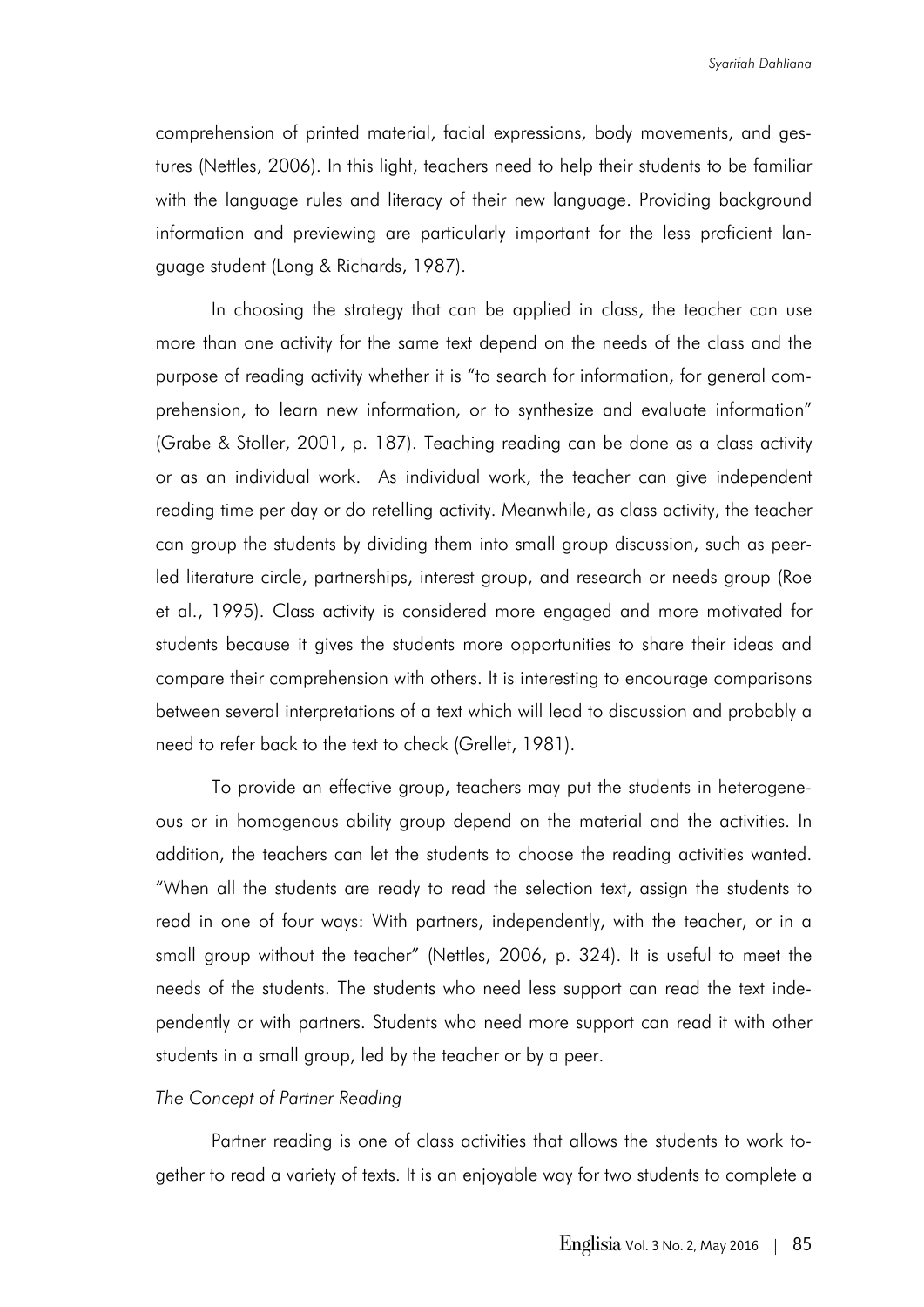reading assignment or share a story. It "helps to bridge the gap between relying on the teacher too much and reading more independently" (Heren & Bickerman, 2005, p.18). Working as partners guide the students to help each other and share their ideas in a comfortable situation. The pairs will be able to freely talk what they have read with a small risk. A greater diversity of views and beliefs can be expressed. "This will be stimulating for the weaker students, while the better ones will not feel held back" (Grellet, 1981, p.11).

In partner reading activity, "the students are presented with a task to be completed and are allowed to pool their resources in order to complete it successfully" (Roe et al., 1995, p. 265). The cooperation between the students will determine the success of the pairs to complete the tasks. In working as pairs, the students need to know the purpose for their reading and know how they will read together, so the teacher must make those details clear to them (Nettles, 2006). There are some ways to read as partners:

- Back and forth: The partners agree to read one page at a time, switching back and forth.
- Character roles: The partners decide upon character parts to read, and divide the rest of the page.
- Keeping track: The partners take turns keeping track of the print for each other. One partner points to the print, while the other reads aloud for one page; then they switch roles for the next page.
- 6" whispers together: The partners read in choral reading fashion, whispering so that only they can hear each other.
- Say something: Each partner reads silently. When they come to a stop point, the partners say something to each other about the selection so far.
- Question the author: Each partner reads silently. When they come to a stop point, ask them to collaboratively compose a question that they would like to ask the author (Nettles, 2006, p.326).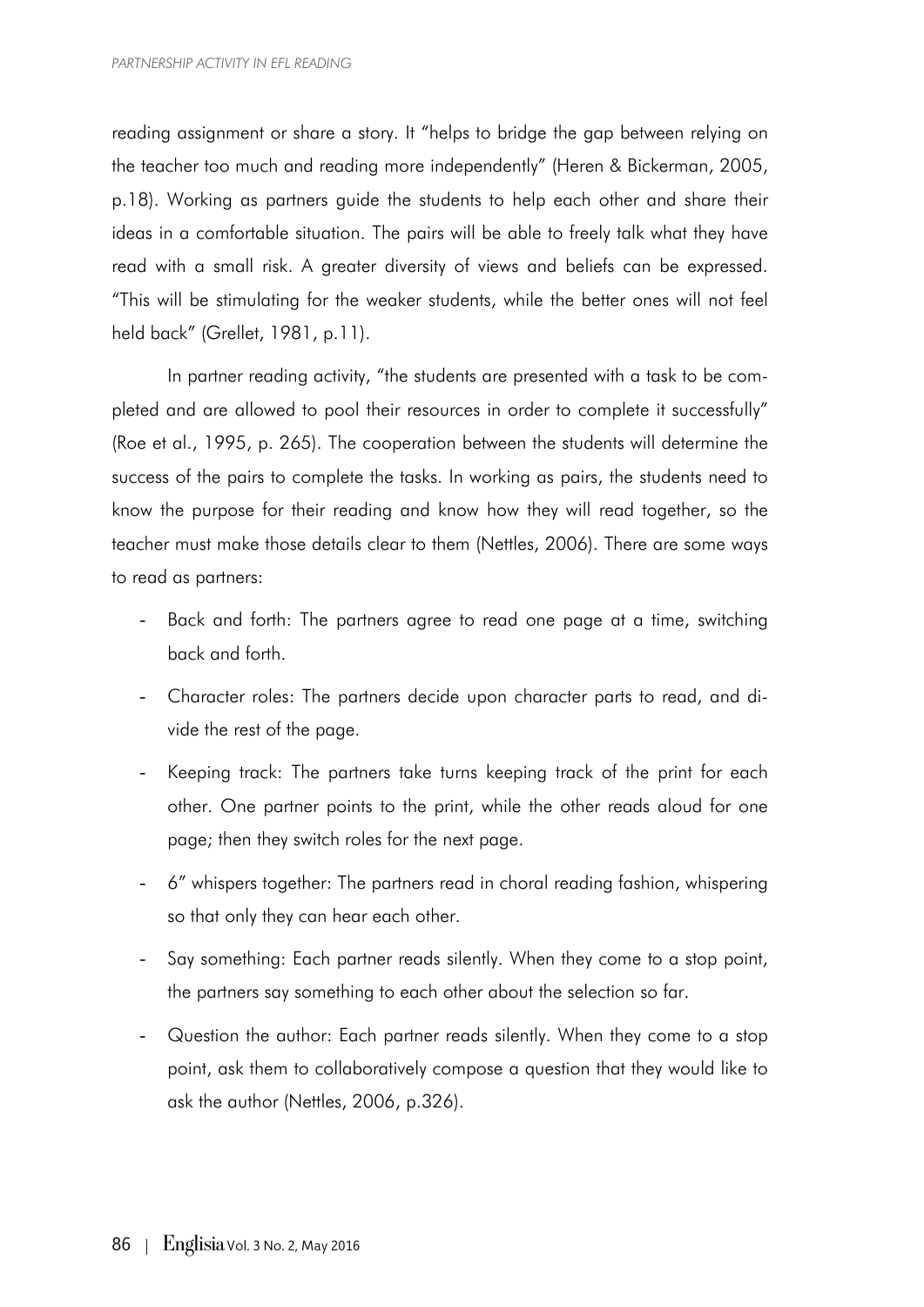Moreover, in pairs, the students can also be directed to do the activities like *in the moment read-aloud journal partners* which is an instructional strategies encompasses many different metacognitive processes that effective readers use, including interpreting the text, pausing to reflect, and engaging in retrospection (Onofrey &Theurer, 2007), or asking the students to choose some reading strategies that can be used to understand the text and then they have to prepare mini lessons for each of these strategies, so they are familiar with each strategy chosen (Heren & Bickerman, 2005).

The teacher must be careful in choosing students for partnership because pairs will work well if they can support each other and feel comfortable with their discussion. Generally, students of similar reading ability are paired together. Sometimes, a more competent reader is paired with a less competent one, and the more able reader reads aloud and the less able follows along. This enables the less able reader to follow the text visually with little or no pressure. In this case, the teacher must be smart to see her students' ability and characteristics to lead each pair can work well in completing the assignments and tasks.

#### *The advantages of Partner-Reading Activity for Students: An analysis*

Based on the previous discussions, as one of grouping activities, partner reading provides the students many benefits. These benefits are not only for individual concern but also for social life. Developing oral language skills and be exposed to vocabulary words, becoming more curious about the reading task, obtaining immediate feedback on the ideas, giving a save learning environment and increasing their sense of community are some advantages of partnership activities.

Working in pairs provides more opportunity for English students to practice their language skills and to learn technical vocabulary (Alverman & Phelps, 2002). When they discuss the reading text, the students directly practice their speaking and listening. Although they could still use their first language, the English reading text force them to use or quote some vocabulary from the text. If the teacher encourages them to actively communicate in English, the students will have more practice. In the classroom discussions, the students are also exposed to new vocabulary words that they can try to find out the meaning together.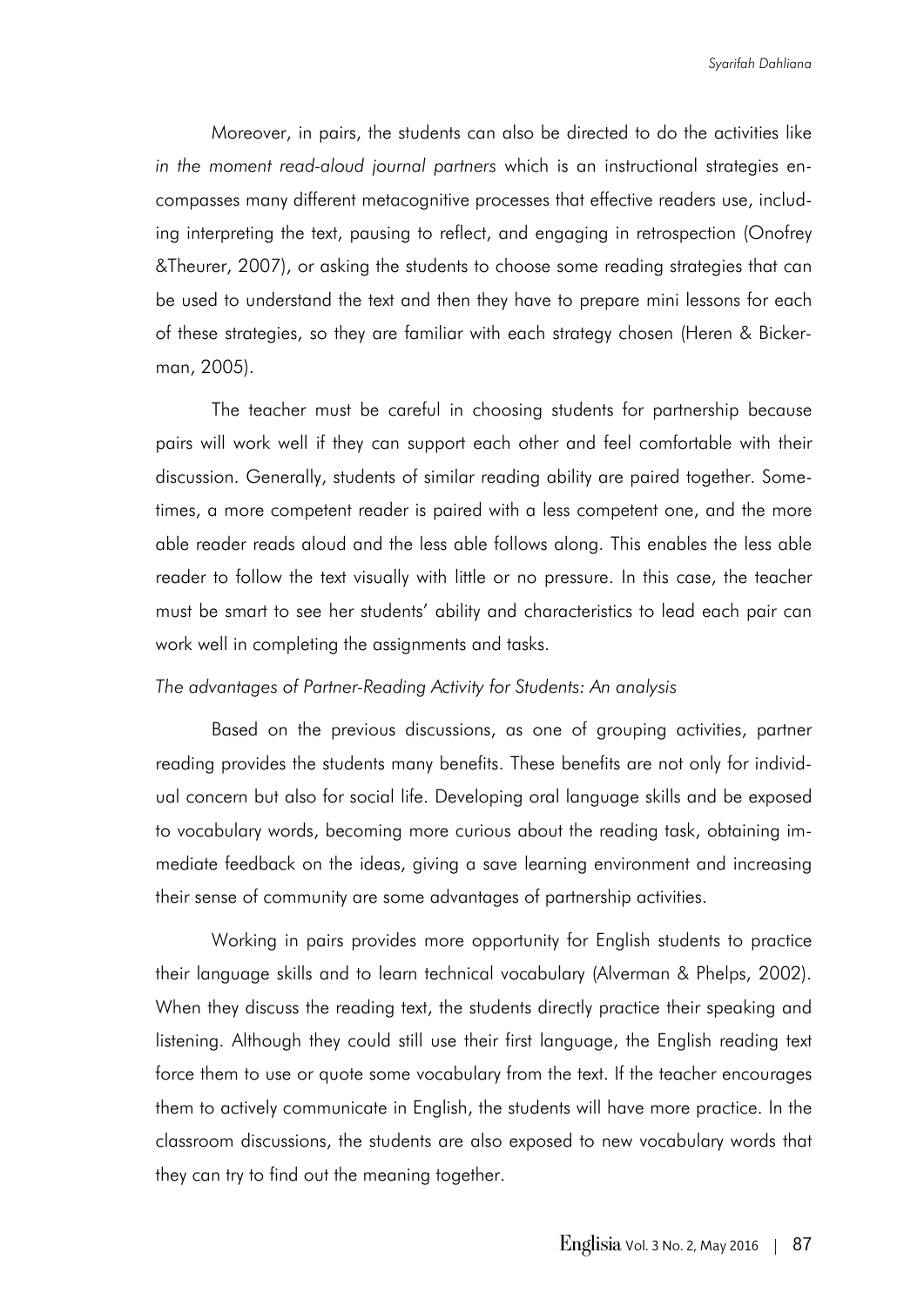Partner reading activity also gives students immediate feedback on their ideas about a text. The ways of partnership reading activity conducted in class usually put them on the track to speak and share their ideas together. The students have to respond each other and express their opinions about his or her pair opinions. These sharing moments bring them to solution because they need to get an agreement about the text to complete the assignment or to present their opinions in front of the class as part of the class activity.

Becoming more curious about the reading task that follows is another positive effect of partnership in reading class. The activity which gives the students more freedom to decide each person's role in pair make them more engaged to the material and the task and more motivated to understand and involve in every activity. If they meet an excitement during the discussion session, the students will become more curious about the next reading task. They will have a curiosity about what the next story or topic that will be offered, how the discussion will be done, and so forth. In this case, the ability of the teacher to direct the activity and to choose the appropriate and interesting material for the class is crucial.

Other advantage of partner-reading is that it creates a safe environment to take risks. For some students, teaching-learning process often put them in a difficult position, especially for activity which much involves a discussion or presentation. Partner-reading offers only a small risk compared with discussing the subject matter directly in front of all students in the classroom. For shy-quite students, it really helps them to take a part or contribute to the discussion and to increase their selfconfidence.

Furthermore, partner-reading provides a valuable experience for students to interact with their peers. The interactions during the discussions require each student to compromise his/her ideas to have one solution. This condition can reduce the competition between individual students and promotes a sense of community (Alverman & Phelps, 2002). They learn how to deal with diverse opinions and to work together in a group. It is important to eliminate their ego as individual to learn diversity in a small scope. Thus, the students will be friendlier to the differences around them.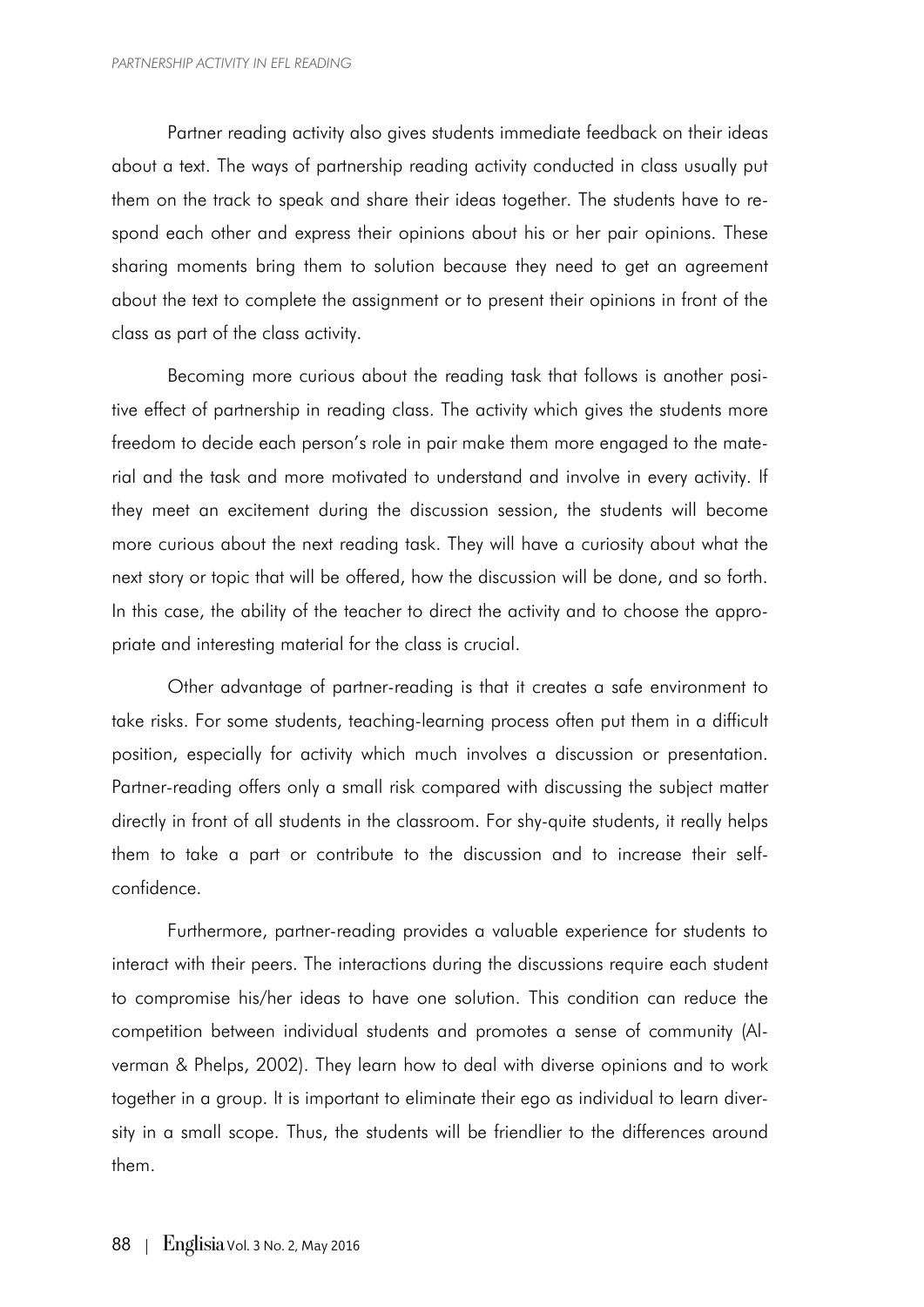## **CONCLUSION**

The concept of partnership in reading class is useful to help students to gain knowledge as well as to improve their social skills. Working in pairs provides more opportunity for English learning students to practice their language skills, to learn technical vocabulary, and to benefit from peer teaching. Partner reading leads students receive immediate feedback on their ideas about a text. This activity also provides students a save environment to take risks in reading activity so their self confidence in their own reading ability increases. Furthermore, partner reading can also reduce the competition between individual students and promotes group interdependence and a sense of community. However, the success of this concept in implementation depends on the teacher in guiding the students playing their roles in pairs and in choosing an appropriate and interesting material. In this sense, the teacher must be aware to classroom and students' condition, and must be a good facilitator who is able to manage the class well.

#### **REFERENCES**

- Alvermann, D.E., & Phelps, S.F. (2002). *Content reading and literacy.* Boston: Allyn and Bacon.
- Celce-Murcia, M. (ed.). (2001). *Teaching English as a second or foreign language.* Boston: Heinle & Heinle.
- Ediger, A. (2001). Teaching children literacy skills in a second language. In M. Celce-Murcia (Ed.), *Teaching English as a Second or Foreign Language* (pp. 153-170). Boston: Heinle & Heinle.
- Grabe, W., & Stoller, F.L. (2001). Reading dor academic purposes: Guidelines for the ESL/EFL teacher. In M. Celce-Murcia (Ed.), *Teaching English as a Second or Foreign Language* (pp. 153-170). Boston: Heinle & Heinle.
- Grellet, F. (1981). *Developing reading skills: A practical guide to reading comprehension exercises.* USA: Cambridge University Press.
- Heren, S., & Bickerman, W. (2005). Adventures in two classrooms: Reading strategies and partner reading. *Illinois Reading Council Journal, 33* (3), 17-22.
- Long, M.H., & Richards, J.C. (eds.).(1987). *Methodology in TESOL.* Boston: Heinle & Heinle Publishers.
- Nettles, D. H. (2006). *Comprehensive literacy instruction in today's classroom.* Boston: Pearson Education, Inc.